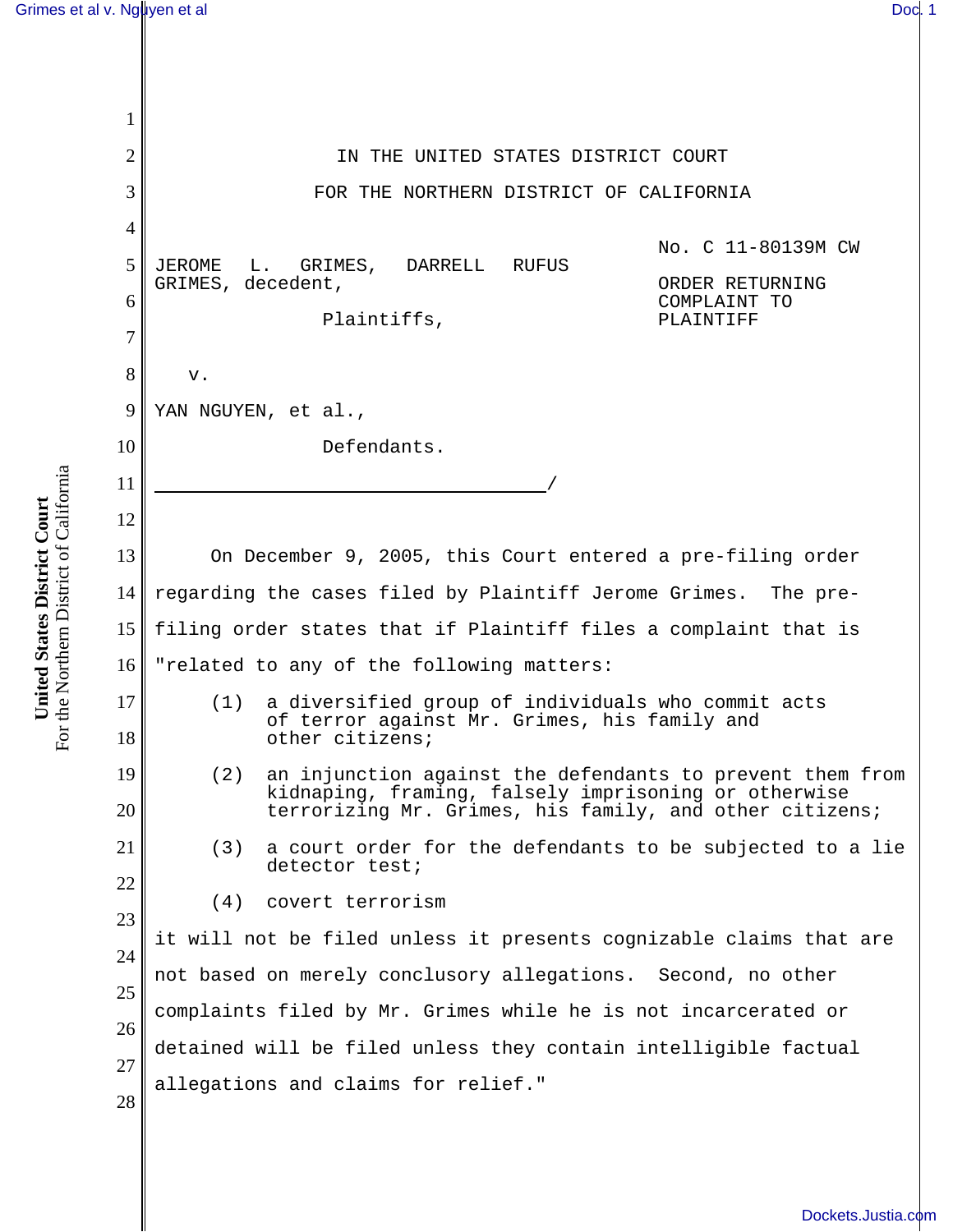$\begin{array}{|c|c|c|c|c|}\n \hline\n 28 & 2 \\
\hline\n \end{array}$ The Court has reviewed the instant complaint, C 11-80139M CW, and finds that it alleges that Defendants have engaged in various terrorist acts. Because this complaint concerns several of the matters mentioned in the pre-filing order, the Clerk of the Court is ordered not to file it. Instead, the complaint shall be returned to Plaintiff. IT IS SO ORDERED. Dated: 6/23/2011 UDIA WILKEN United States District Judge